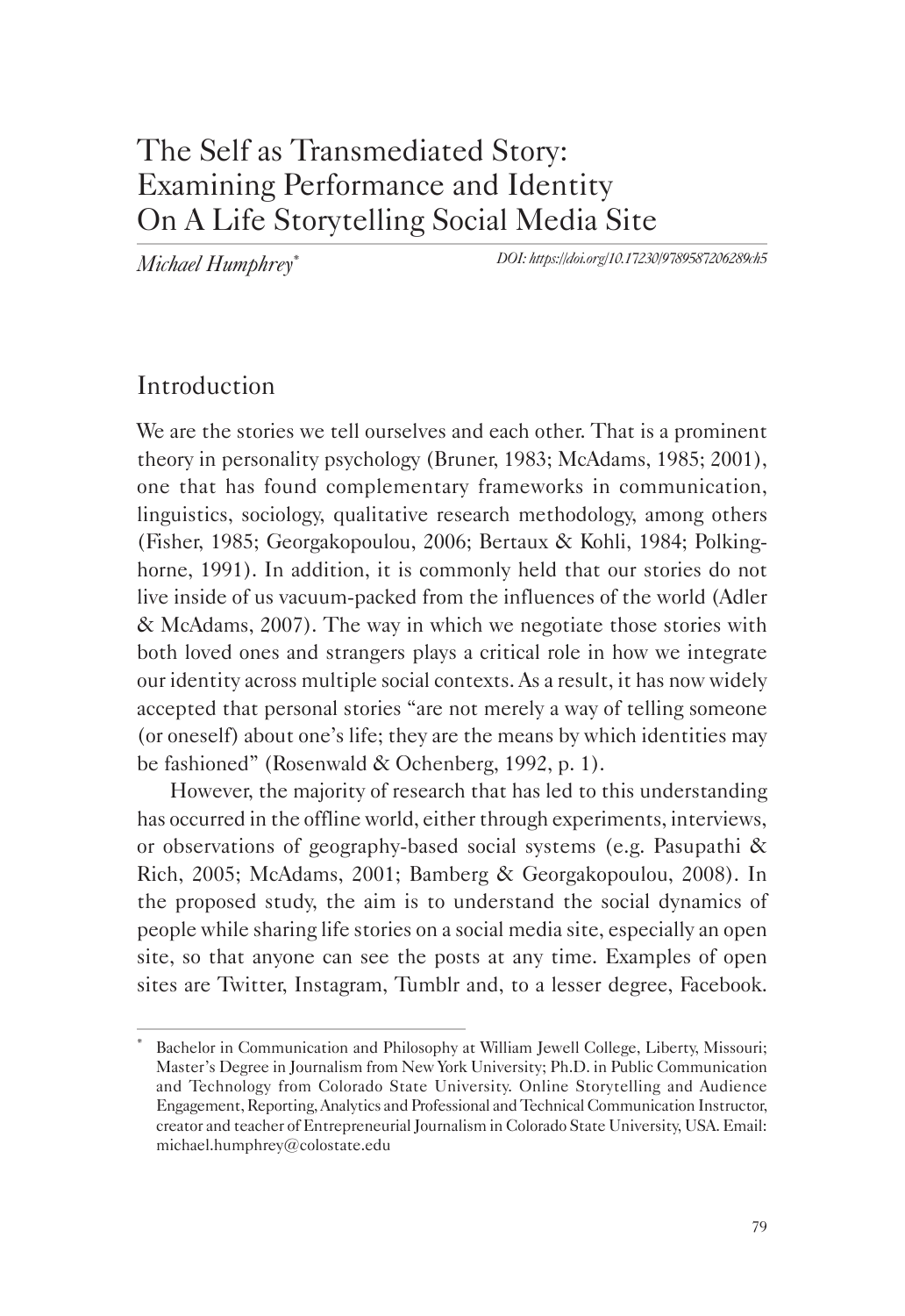Communication context on such a site-who reads it, how they react, what they will assume from the story-is largely unknown to the storyteller.

In 2014, the number of people who used some form of social media around the world crossed the 2 billion mark (Kemp, 2014). While most of the content created by these users could be considered "lifelogging" (Bell & Gemmell, 2010) (small, quick, quotidian posts in multiple media formats), the affordance to tell a story, "complete with setting, scenes, character, plot and theme" (McAdams, 2001), is available on nearly all social media sites. At the same time, a significant portion of humanity is transforming into, according to Elwell (2014), "trasmediated selves", or people for whom online and offline identities are blurring to the point of indistinction. This change has naturally led some scholars (Page, 2010; Poletti & Rak, 2014) to consider how autobiography and digital media have affected and will affect each other. Some of the early studies (e.g. Page, 2010; Marcus, 2013) examined social media's affordances for life stories and narrative, while others (e.g. Malin, Vine, Stanton, Cannava, Bodie, & Pennebaker, 2014) examined whether life narrative themes (developed through psychology studies) are common in public life storytelling sites.

With this study I intend to quantitatively examine the themes that emerge when users are promoted to tell stories (rather than to simply "update" their lives). I chose to use the Ethnographic Content Analysis (ECA) (Altheide, 1987) of life storytelling performance on a now-defunct public social media site, cowbird.com, which prompted users to "Tell a Story" and is branded "A Witness to Life" (Cowbird, 2015). To begin with, I start reviewing the literature around life story as identity, transmediated self and online performance; then, I offer a reflexive description of the data analyses using eca, describe the findings, and finally give suggestions on new perspectives on life storytelling across social media.

### The Transmediated Self

To understand the holistic concept of the self as transmediated story, we must first understand the parts. This study is based on three interconnected frameworks to examine storytelling in Cowbird: 1) life story as identity; 2) "transmediated self", or the blurring of offline and online life; 3) performance of narrativity in digital spaces.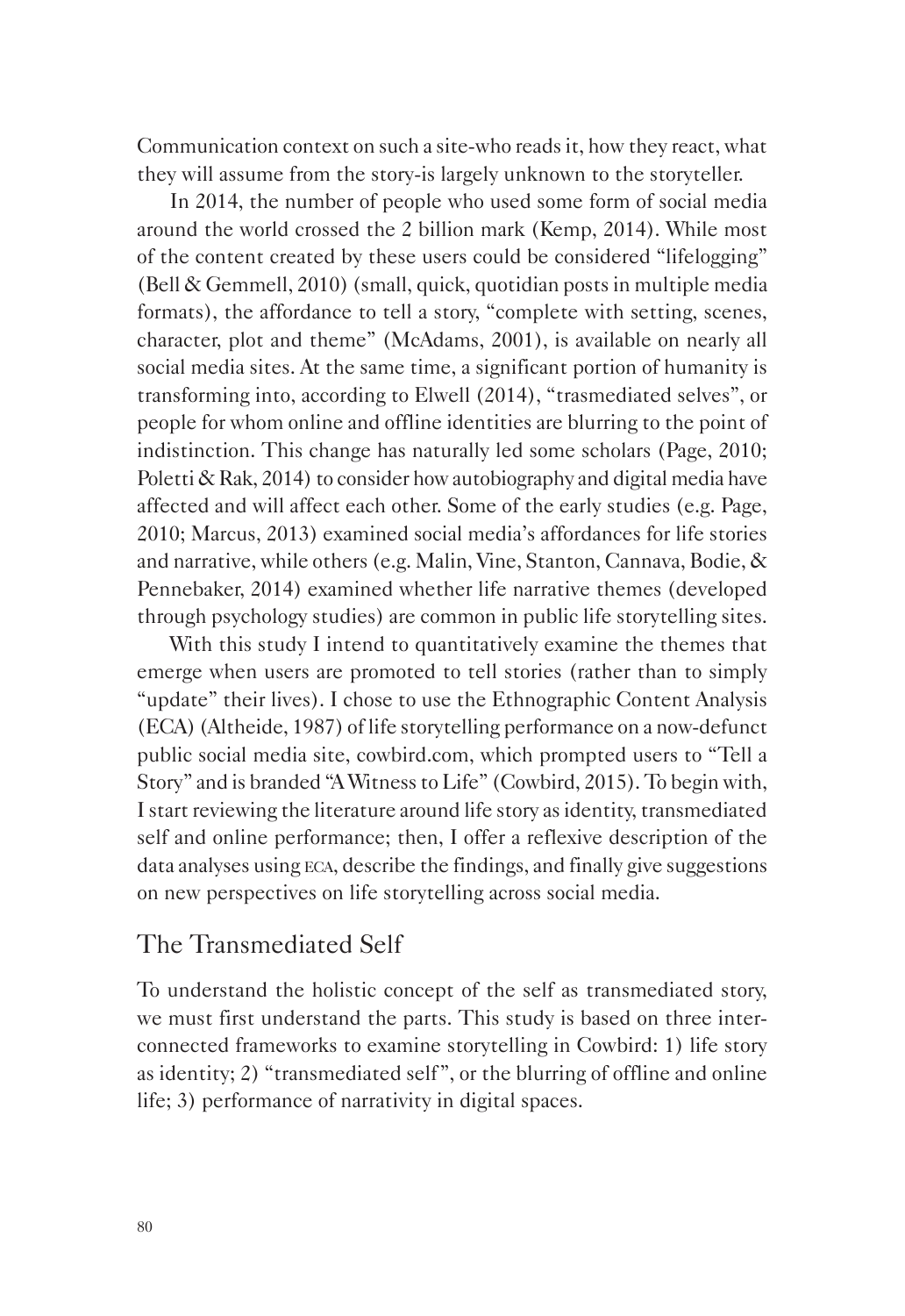Life story as identity and autobiographical memory

Growing from the work of Erikson, Piaget, Bruner, Foucault and others, the concept of the human as a storied being found its footing in the 1980s with Bruner's (1983) narrative construction of reality, Fisher's (1985; 1987) narrative paradigm, and, most importantly for this research, McAdams' (1985) life story as an identity model. This study largely draws from Erikson's (1958) identity theory, which argues that we connect past memories to the present self through stages of development, and Murray's (1938) personological approach to psychology, which considers the whole person.

From his perspective, McAdams (1985) claims that "It is a story which has the power to tie together past, present and future in [one's] own life" (pp. 17-18). This "story", as McAdams conceives it, takes two forms: 1) An overarching narrative that is revised and updated as new experiences and perspectives arise and; 2) The significant life experiences that are formed into stories and recalled to impact the larger narrative. McAdams considers that we can better understand an individual's own sense of self by identifying themes his/her individual's stories, which represent psychological outlooks on life events. Those stories can be redemptive (bad to good) or contaminated (good to bad); authors can emphasize agency (self-empowerment) or communion (belonging). Different views play a key role in who we think we are and who we can become in the future.

At the same time, there are important detractors from this line of narrative identity theory. Bamberg and Georgakopoulou (2008), selfidentified as "small story" theorists, maintain that identity does not derive from these overarching narratives (which they term "big stories"), but rather from small day-to-day interactions, conversations and quotidian moments that are socially negotiated into a constantly iterative selfidentity. The authors write:

Narratives, in this kind of approach, are focused upon not as tools for reflecting on (chunks of) lives but as constructive means that are functional in the creation of characters in space and time, which in turn are instrumental for the creation of positions visàvis coconversationalists (2008, p. 2).

By the "creation of positions", these researchers mean we take on certain roles when we communicate which continuously iterate into a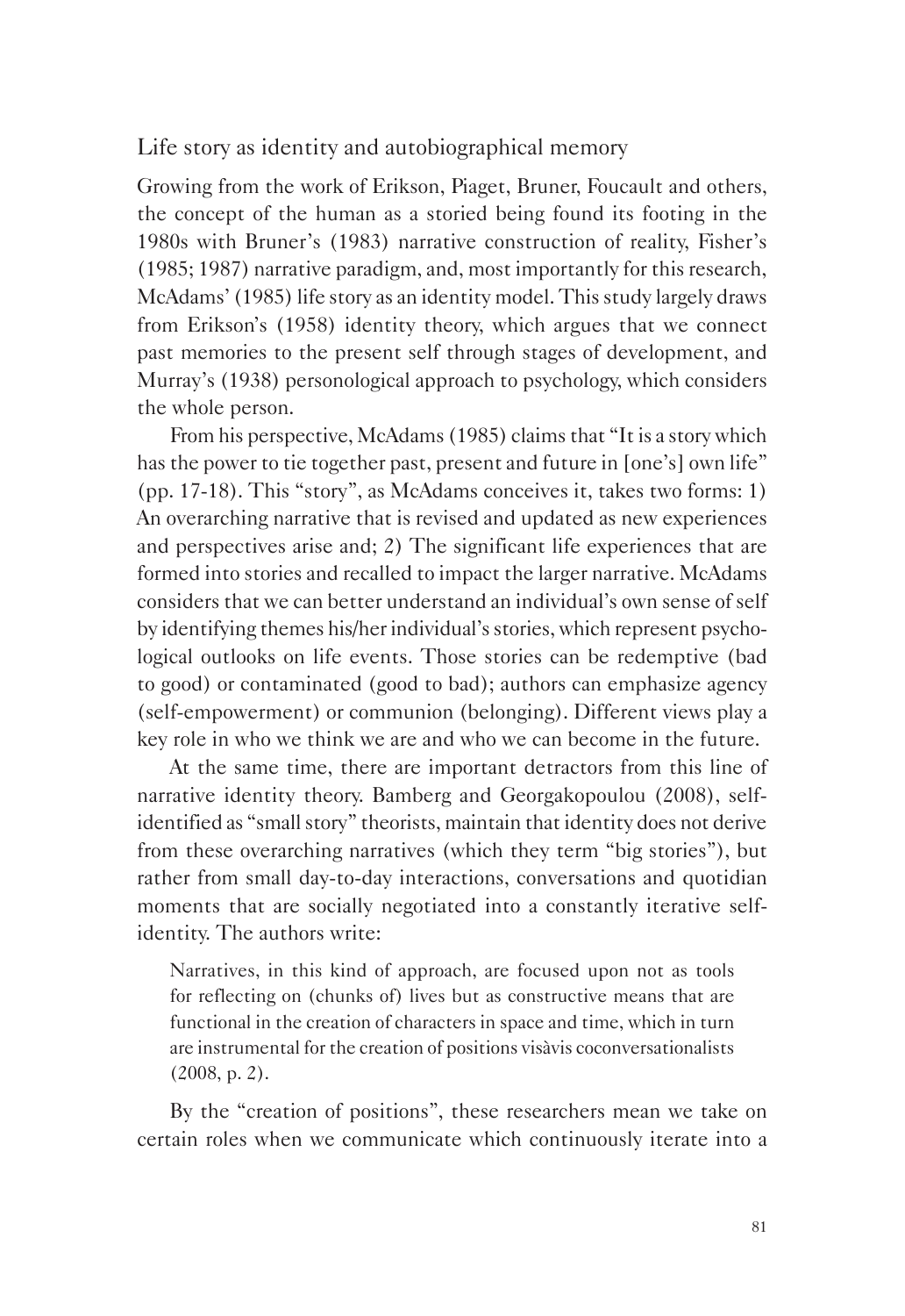consolidated identity: a unified sense of self is born through the roles we assume in multiple conversations. They claim this is a more authentic approach to identity formation, as it accrues into a sense of self, rather than being "shaped" by the acceptance and rejection of events as they pertain to identity. Both "big" and "small" story theorists agree that interaction with others plays a key role in integrating an identity. On one hand, through an offline experiment, Pasupathi and Rich (2005) found that both attentive agreement and disagreement with a personal story reinforced that story's role in the teller's identity. On the other hand, when the receiver was inattentive, the teller was less likely to integrate the story. So, the key question that arises from this research is: what, if anything, constitutes online "inattentiveness"? That question is better framed in the next section.

#### Transmediated self

Based on the transmedia scholars who theorize and study the dispersion and engagement of media across multiple platforms, Elwell (2014) reflects that:

In this 'Internet of Life', the question of digital/analog interface, 'the place where you end and the technology begins' (Praiser, 2011, p. 13) becomes increasingly meaningless as both are folded into the expanding 'in-betweenness' [and] identity itself becomes a porous membrane between the digital and the analog (2014, p. 244).

This membrane is not simply a matter of being online one minute and offline the next, according to Elwell: it fundamentally changes the way we construct the self, because others add to our persona through interaction. The question is whether such augmentation is desired, or even purposeful. In attempting to connect through those social media sites, a digital persona grows through both quotidian social activities (updates, selfies, check-ins) and larger reflections or stories, both of which are engaged by other users. One might adopt the concept of the "like economy" (Gerlitz & Helmond, 2013), which values content according to social button activity, based on algorithms that deem certain content as important from social activity, but also impacts people's perceptions of the content itself. Whether and how it affects the creators of the content is a matter to consider, along with the online performance of the self.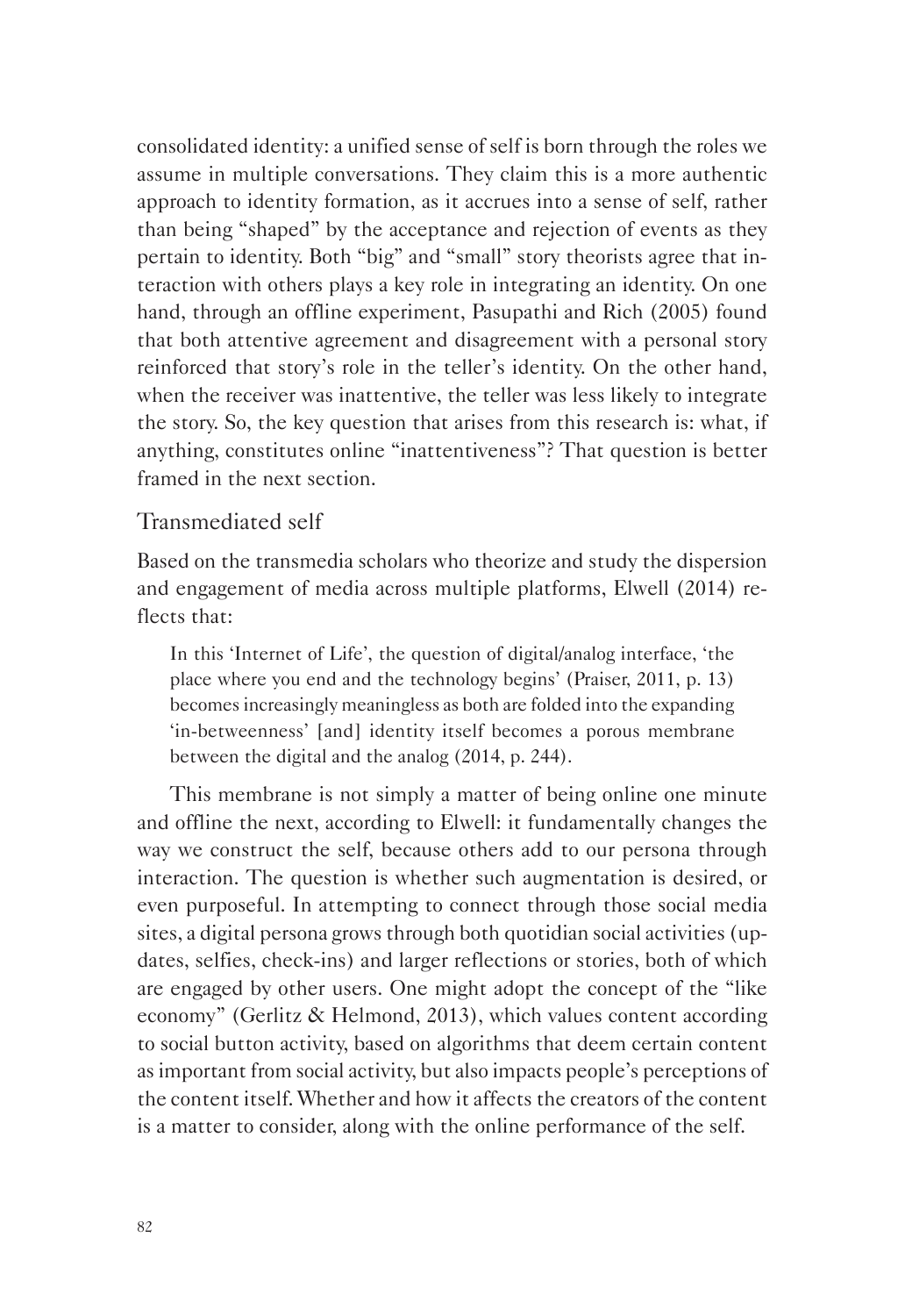#### Online performance of narrative

As adaptive creatures, it is logical that most human beings "act out" an engageable self during social interactions rather than mindlessly doing whatever they wish. Goffman (1959) explains that we perform the self to others in order to manage a desired impression: "I [use] the term 'performance' to refer to all the activity of an individual which occurs during a period marked by his continuous presence before a particular set of observers and which has some influence on the observers" (p. 123).

People hide and filter personality types in order to present a desirable identity in any given interaction. At the same time, we are encumbered by culture with certain roles that are implied on us since our early stages (Butler, 1997), and later become known as "natural" aspects of the self. This identity is limited by the embodiment of the place and situation and by the roles forged and reinforced in social interactions, recalling the primary argument of the small story theorists, who recommend researching these types of interaction to illuminate how identity is constructed across multiple interactions.

Boyd's (2008) concept on context collapse is evident when "the lack of spatial, social, and temporal boundaries makes it difficult to maintain distinct social contexts", as an example of "networked publics" (p. 34). Every day, people must contend with contexts that keep colliding with each other, not just within a certain platform while engaging with certain people, but across platforms (easily searched and replicated), facing unintended potential audiences; thus, the transmediation of the stories' self is underway. Whether networked publics must demonstrate great agency to tell their stories in easily accessible locations or not, it is worth considering how social network developers and content creators better position themselves across their social spaces.

Within this framework, I sought to examine the quality of "transmediation" of the self –from offline to online persona. To do so, one critical assumption is hopefully sufficient due to its open-endedness: an offline human being is behind the texts I examine on Cowbird. I say open-ended, because even if an examined post was generated by a bot (an increasingly important possibility in social media, but less likely for these types of posts), the bot developer coded it with certain assumptions of how to tell a story. With that caveat, I guided my research with the following questions: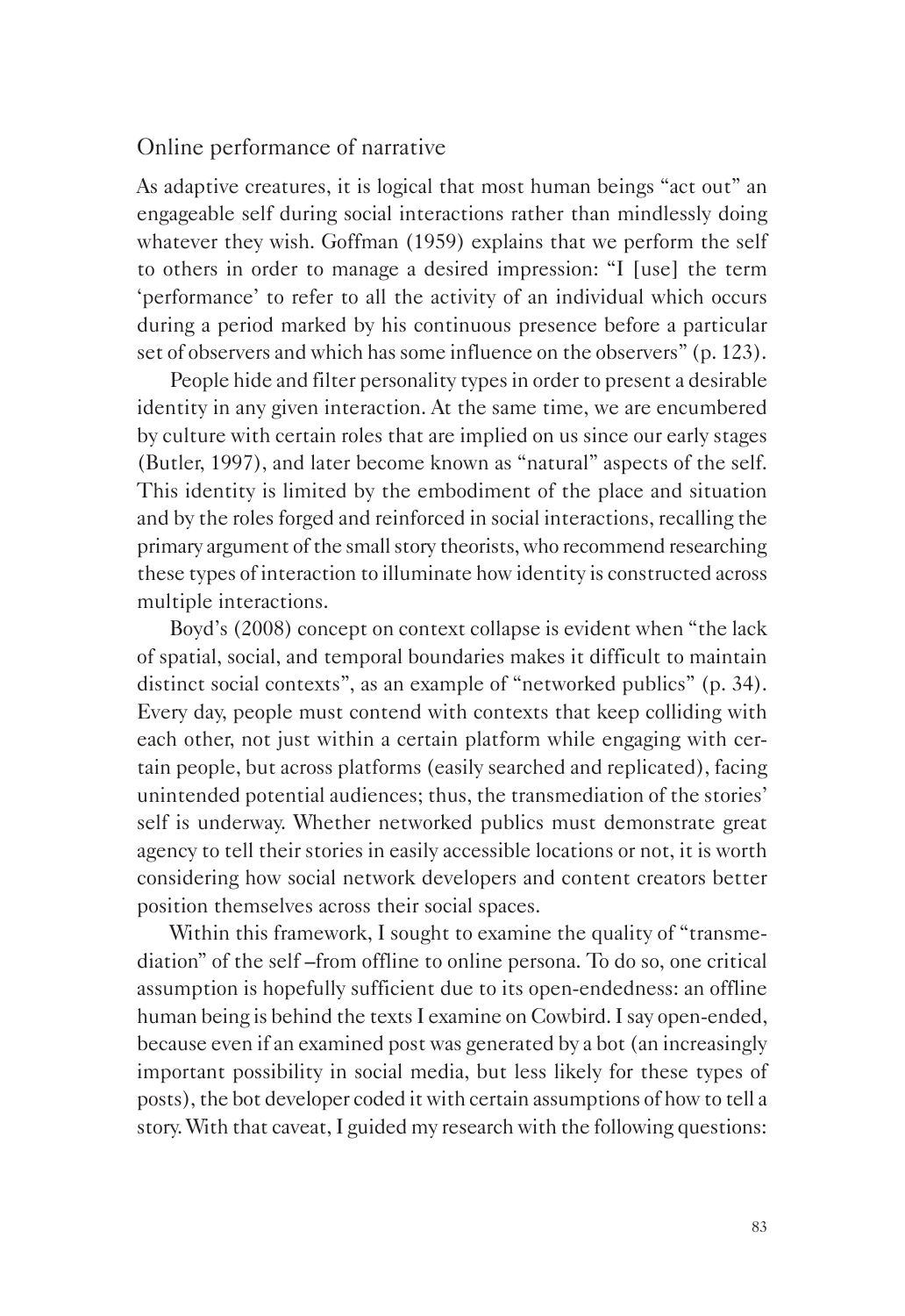- What traditional (and non-traditional) performance narrative forms can be noted when users of a public social media site are prompted to "Tell a Story" about their lives?
- Does social interaction on Cowbird affect future user storytelling decisions?

### **Methods**

#### Setting

Cowbird.com is a site where an explicit prompt and a well-considered set of affordances specifically evoke personal narratives. In addition to the prompts mentioned above, it is notable for its consistent taxonomy, such as when collected stories are called "Sagas". Equally explicit is the sense that this type of creation and consumption leads to community, observable when the term "user" is replaced by "People" on Cowbird, and recent joiners are called "Newcomers". While the latter are prompted to choose "Roles" (e.g. Writer, Friend, Artist, Student) during and after registration, those who pay \$5 per month become "Citizens".

In the *about* section, the developers confirm that premise: "We've designed Cowbird to reflect the basic truths that all human lives are interconnected, that great stories can come from anywhere, and that we can learn a lot from each other, once we make the time to listen" (Cowbird, 2015). By examining the language that Cowbird developers used to describe the site, it is possible to determine that they place as much emphasis on community as they do on storytelling, and that both concepts are often inter-related. Statements such as "A warm and welcoming environment for storytelling"; "A global community of storytellers"; "A public library of human experience", conflate the act of life-sharing and community-building.

The social engagement cues also prime users to think in terms of intimacy and story-sharing: rather than the "Like" of Facebook, users "Love" a story; rather than "Retweet", users can share another's story by "Retelling", and they can also comment. All of these interactions, including the number of views, are publicly shared right along the story's all-screen photo, which then slides into the story. Authors can also tag their story with themes and locations, post data about the moment the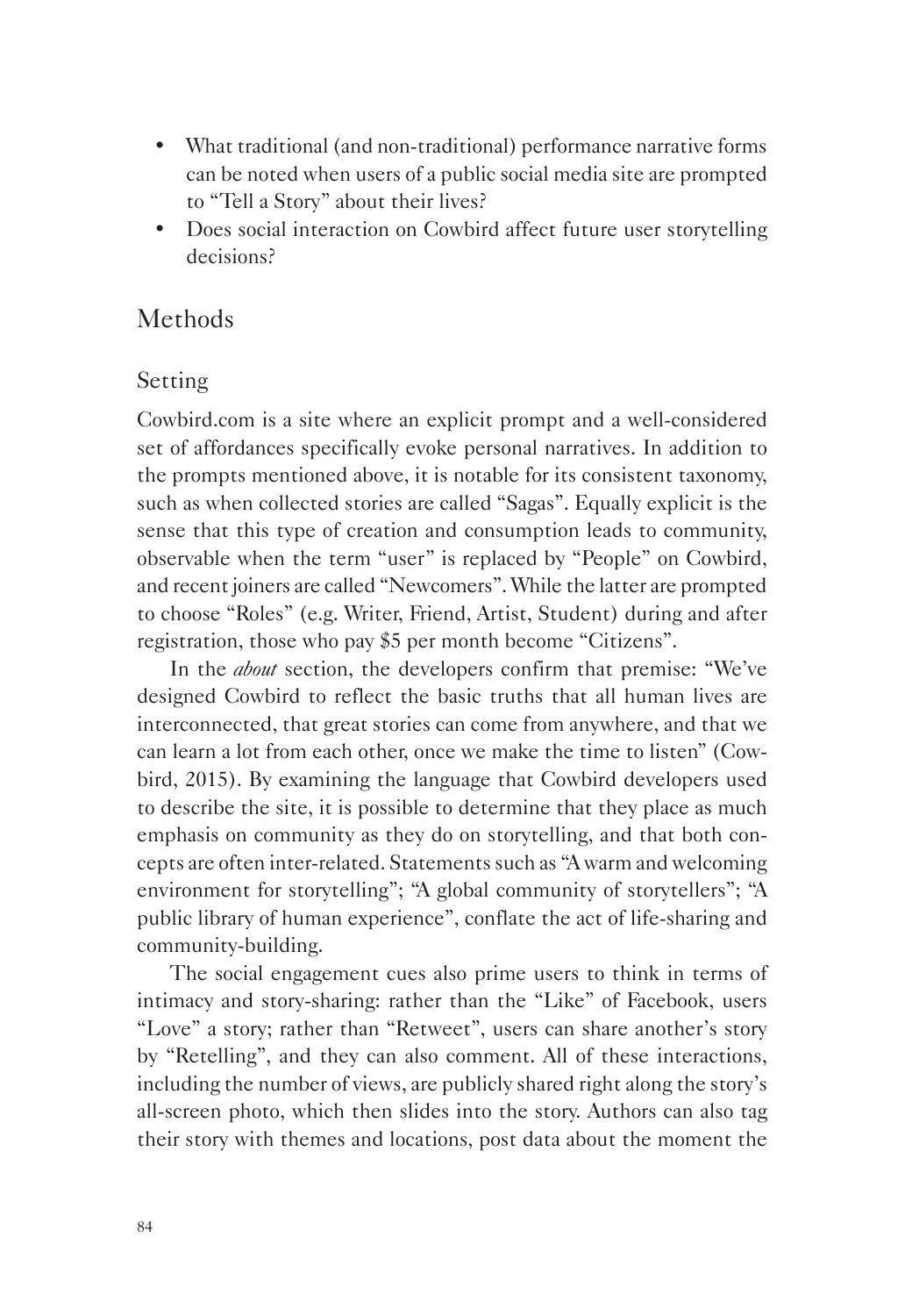story occurred, or dedicate the story to a person (either a member or non-member).

In addition to the well-defined prompts, it is also clarified that all stories, once published, are public for anyone on the Internet. Founded in 2011 (Finn, 2011), Cowbird reported that it had registered 44.540 "authors" who had generated 80.157 stories, 784.340 loves (similar to Facebook likes) and 84.870 comments by April 20, 2015. These are relatively small numbers in social media site terms, but a large enough community to observe the emergence of culture and content around life storytelling. Cowbird's most active year of adoption was 2012, after its first year of existence and when it received generous press coverage.

#### Data collection

The chosen unit of analysis was a complete story posted on the site  $(N = 120)$ , published on 2012 and selected through simple random sampling, using the range number given by Cowbird to each story. After performing a non-scientific statistical content analysis of the data, it became clear there were a variety of content types, including forms (prose, poetry, combination), media (text and audio), gender representation (male, female, non-identified), narrative and non-narrative arc, stories about oneself, family members, friends and strangers. In one instance, a set of data from one author was added, so as to exhibit an example of content strategy (form used, topic choice) after producing a story that was highly engaged socially.

#### Analysis

As Altheide (1987) points out, Ethnographic Content Analysis (ECA) is substantively different from Quantitative Content Analysis (QCA) in several important ways. While  $QCA$  is employed to "verify or confirm hypothesized relationships" (1987, p. 68), eca methods are used to "document and understand the communication of meaning" (p. 68), as well as to verify both quantitative and qualitative research findings. This is important since, as Kracauer (1952) mentions, qca runs the risk of inaccuracy because "complex direction continuum into relatively elementary scales inevitably invites simplifications apt to blur the picture" (Altheide, 1987, p. 632). Looking for complexities beyond quantification seems to be a useful means for alleviating such concerns. Altheide describes eca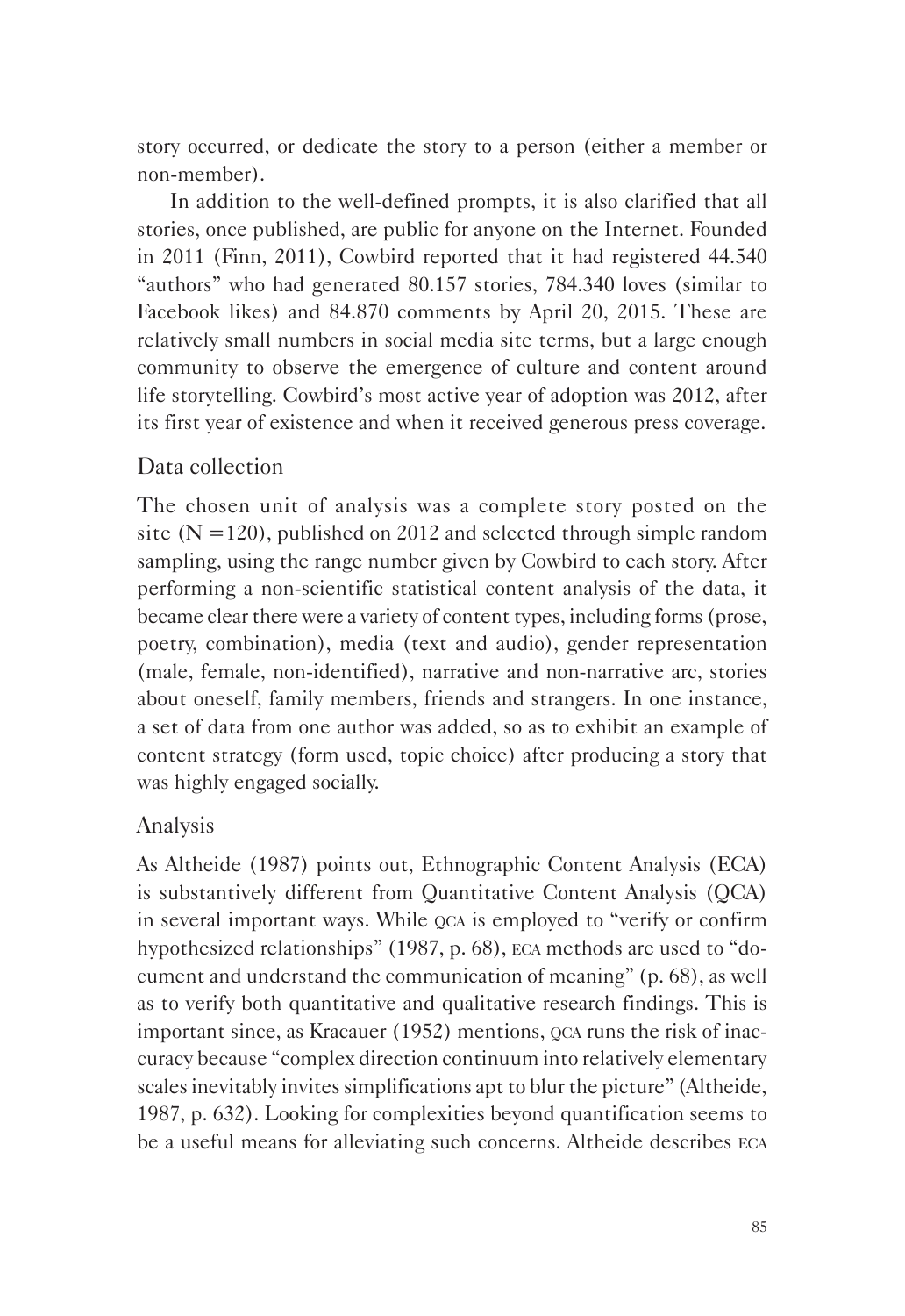as seeking "human beings engaged in meaningful behavior" (1987, p. 66), situated in a digital culture where a general sense of that behavior is supposed and expected.

By looking at the question of how human experience becomes content, the goal is more than a mere quantification: it is to consider the connection between offline life and online sharing. Is there any meaning implied in sharing offline stories? Is there a "writerly" nature to certain types of stories, or subtleties in subtext that only a qualitative approach could capture, as well as the reactions? Do certain community members, for instance, advocate for types of stories through engagement? These were the analytic questions that drove this research.

While Altheide considers eca as "reflexive movement" through concept development, data collection, coding and analysis, as well as interpretation, Sosnowy (2014) adds that while typical content analysis is linear and step-wise, eca is reflexive and circular. To follow those guidelines, the following steps were taken:

- 1 Perform data analyses (through a priori statistical coding) of manifest data (Views, Comments, Retellings, Loves), normative conventions (Gender, First-person narrator, Main character, Writing Form), and theoretical descriptions (Narrative Structure, Contamination, Redemption).
- 2 Use statistics as a guide to re-examine stories that were coded in relevant ways. For example, depending on how rare the redemptive story was, I chose to observe whether there was something particularly self-revealing about it and whether it received more or less social engagement (loves, comments, retellings).
- 3 Develop inductive codes through the re-examination process. Another example of number 2 was the reflexive observation of narrative arc vs. non-narrative arc, which led to a set of codes regarding rhetorical strategies and forms: Informal, Formal, Narrative, Diary, Essay, Vignette, Photo reference, Quip and Letter. I also chose to follow one author from within to outside of my data set when I noticed that a story received a social engagement well above the norm, in order to observe whether the author attempted to replicate success.
- 4 Mark specific stories as highly representative examples. Rather than finding the extraordinary data for display, I noted when a certain piece efficiently represented a larger theme within the codes.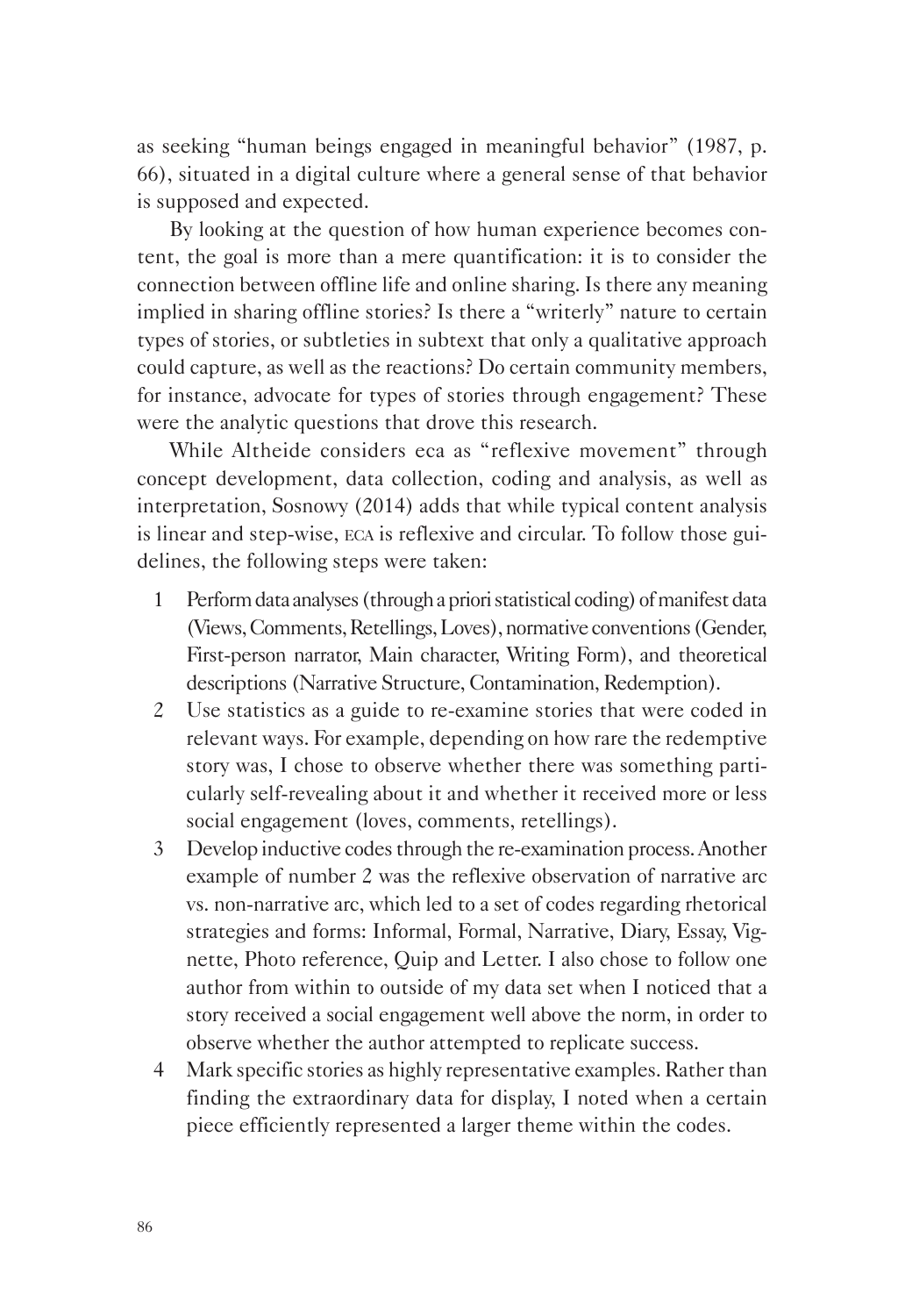The codes employed in this study reflect the research areas: themes of redemption and contamination; genre forms; narrative construction, non-narrative construction, use of first-person pronoun of author, main character; informal language, formal language; social engagement and performativity after highly engaged content production.

## Reflexivity

As a teacher of life story writing for more than a decade and after many years noting what forms the stories tend to adopt, I have a more than casual interest in how life storytelling transfers into digital space. Additionally, as a social constructivist, I believe that the interaction between author/ reader is a critical juncture where a life story`s meaning is made. This is also largely supported by life story theories and studies that show how reactions to our stories affect the way we integrate them into our lives. As a longtime Internet and social media user, I sustain that digital life is a real and powerful presence for a significant number of people. This, too, will inform my interpretations of the users.

# Findings

As mentioned above, the outcomes begin with the coding results, after using simple presence or no presence quantification of a priori codes. I then look specifically at common characteristics of key findings, based on the research questions: life story as identity (redemptive and contaminated themes); forms of writing and rhetorical strategies; social engagement around the stories and one example of how such engagement might have impacted subsequent content strategies.

# Descriptive statistics

A descriptive quantitative data content analysis was executed to understand some primary elements of the stories. I generated a list of descriptive statistics gathered about the writers, as well as what was quantitatively seen in their data. Using SPSS, the following descriptive statistics were generated (Table 1):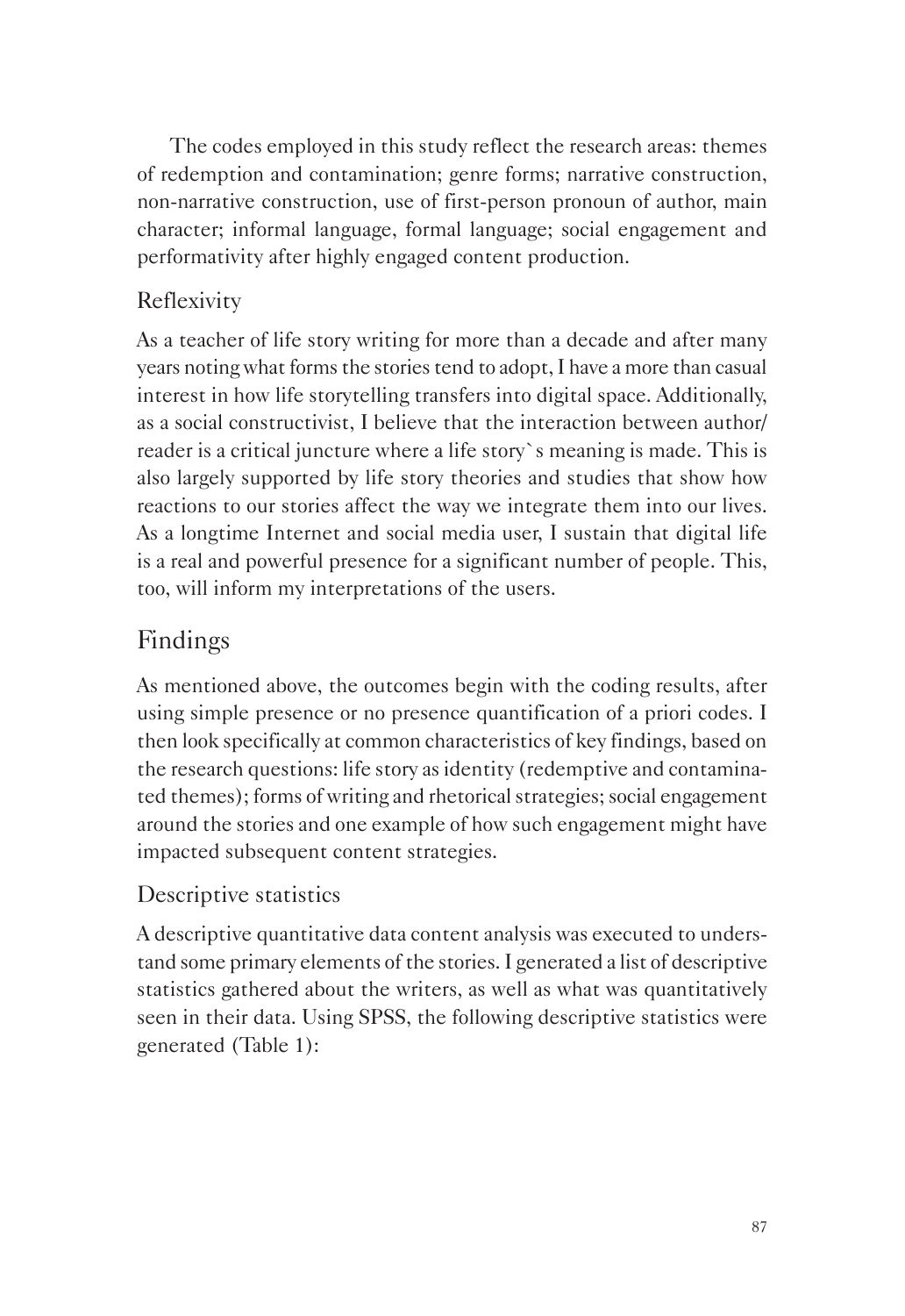| Attribute                                      | Counts                                                      |
|------------------------------------------------|-------------------------------------------------------------|
| Gender                                         | Male = 75; Female = 49; Not Identified = $12$               |
| Writing Form                                   | Prose = 98; Poetry = 36; Combination = 2                    |
| Narrative Structure                            | Narrative Arc = 72; Non-narrative arc = $64$                |
| Narration mentions "I"                         | $Yes = 107; No = 28$                                        |
| Main Character/Focus                           | Self = 98; Family = 1; Friend = 1;<br>Other/Stranger = $35$ |
| Coded for contamination theme<br>(good to bad) | $Yes = 19; No = 117$                                        |
| Coded for Redemption theme<br>(bad to good)    | $Yes = 13; No = 123$                                        |
| <b>Views</b>                                   | Mean = $243$ ; Median = $36$                                |
| Comments                                       | $Mean = .24$ ; Median = 0                                   |
| Retellings                                     | Mean = $2.77$ ; Median = 0                                  |
| Loves                                          | Mean = 14.78; Median = $6$                                  |

Table 1. Descriptive statistics of content and engagement

Source: Author.

The choice of narrative arc as a form (72 stories, Table 1) *versus* not using a narrative arc (64 stories, Table 1) was almost split in half, which shows that the prompt "tell a story" did not lead to a clear alignment with a classical definition. It was also evident that many different writing forms were used, especially a good number of poetry, even though the writing form did not restrict the choices of narrativity (Table 2). Using poetry or prose did not determine whether a narrative arc was found (refer to the poem about the tree above) or whether the language was formal or informal. It becomes clear that the exigency for the authors is more an act of self-expression rather than a prescribed method of storytelling. The more dominant aspect of the performance, which appears in the descriptive statistics, is the insertion of the self by the author. Both the use of "I" by the narrator (107 times, Table 1) and the self as the main character (98 times, Table 1) show Cowbird users were enacting a persona's presence through their writings and recordings.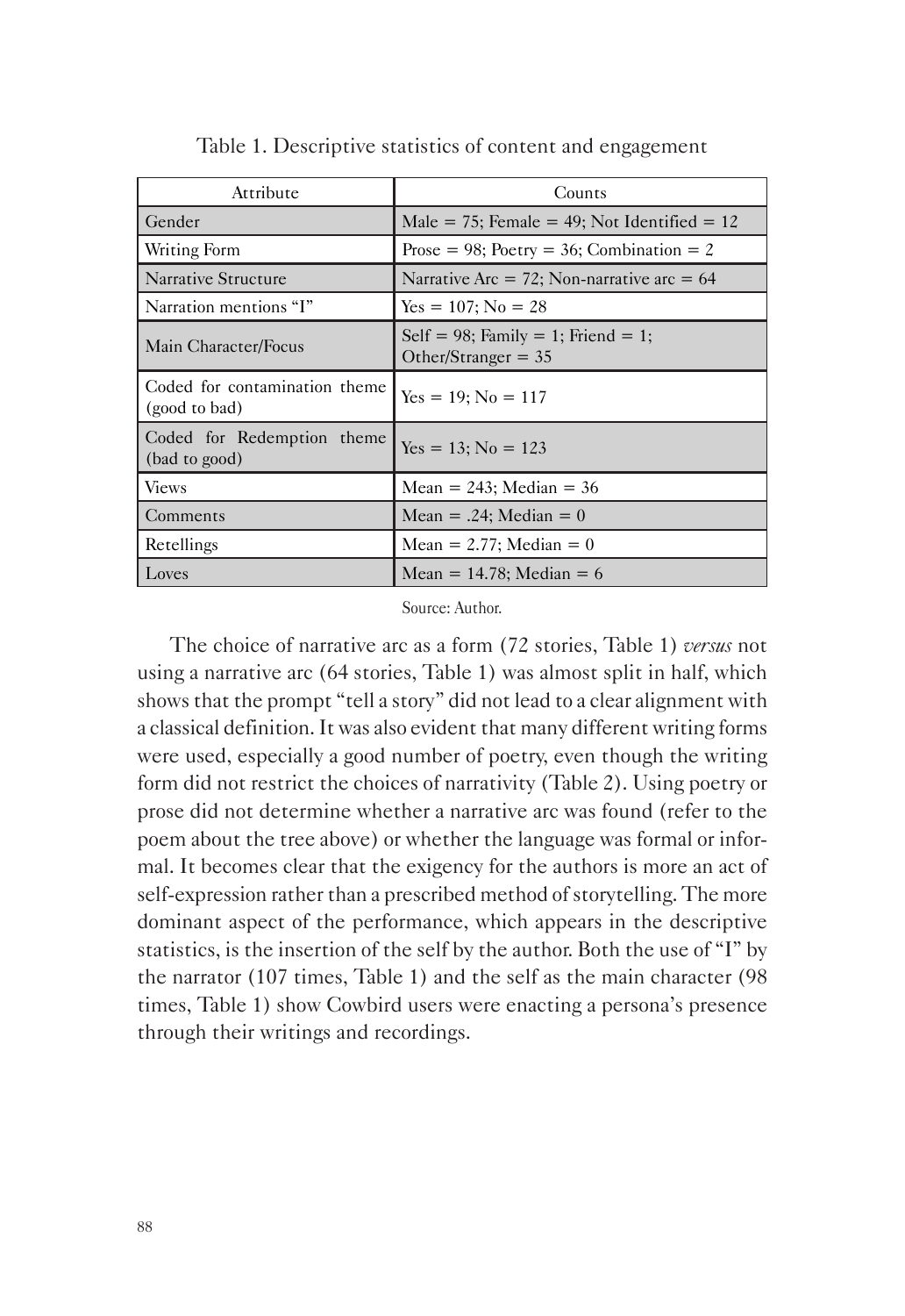|                 | Prose | Poetry       |
|-----------------|-------|--------------|
| Informal        | X     | X            |
| Formal          | X     | X            |
| Narrative       | X     | X            |
| Diary           | X     |              |
| Essay           | X     |              |
| Vignette        | X     | X            |
| Photo reference | X     | $\mathbf{X}$ |
| Quip            | X     | X            |
| Letter          | X     | X            |

Table 2. Descriptive statistics of forms

Source: Author.

A common form found on the site is the direct speech, both in formalist "writerly" mode as well as more casual, conversational mode. Many of these stories might fall into the category of "wisdom literature", or practical philosophy with attempts at life insight, often with implied meanings in the text. For example:

Those three words try to convey all the emotion and depth in the world, but they cannot. They cannot reach down in the depths of souls and heart of man to unleash all the care and concern one has for another. It cannot reach into my gut to move my mouth for me and say all the words that I didn't even know existed. Believe me when I said I tried. Love can only be expressed through action, through guttural moans, sighs, and movements, the two becoming one. Even then it can only explain so much, just one face of love. But there are many faces and I expect to meet all of them (Cowbird, 2015).

Along these lines, the most identifiable distinction would be whether the author is trying to "write" or to "speak", both which seem to be rhetorical strategies to connect with the unnamed audience that can only appear through engagement.

By "writing" I mean classical rhetorical moves, with scene-setting and both internal and external phenomena descriptions, as well as formal sentence structure. One example would be:

My mother kept cookies in her bedside table, store brand chocolate chips and M&M chips, chocolate grahams, and in the past few years,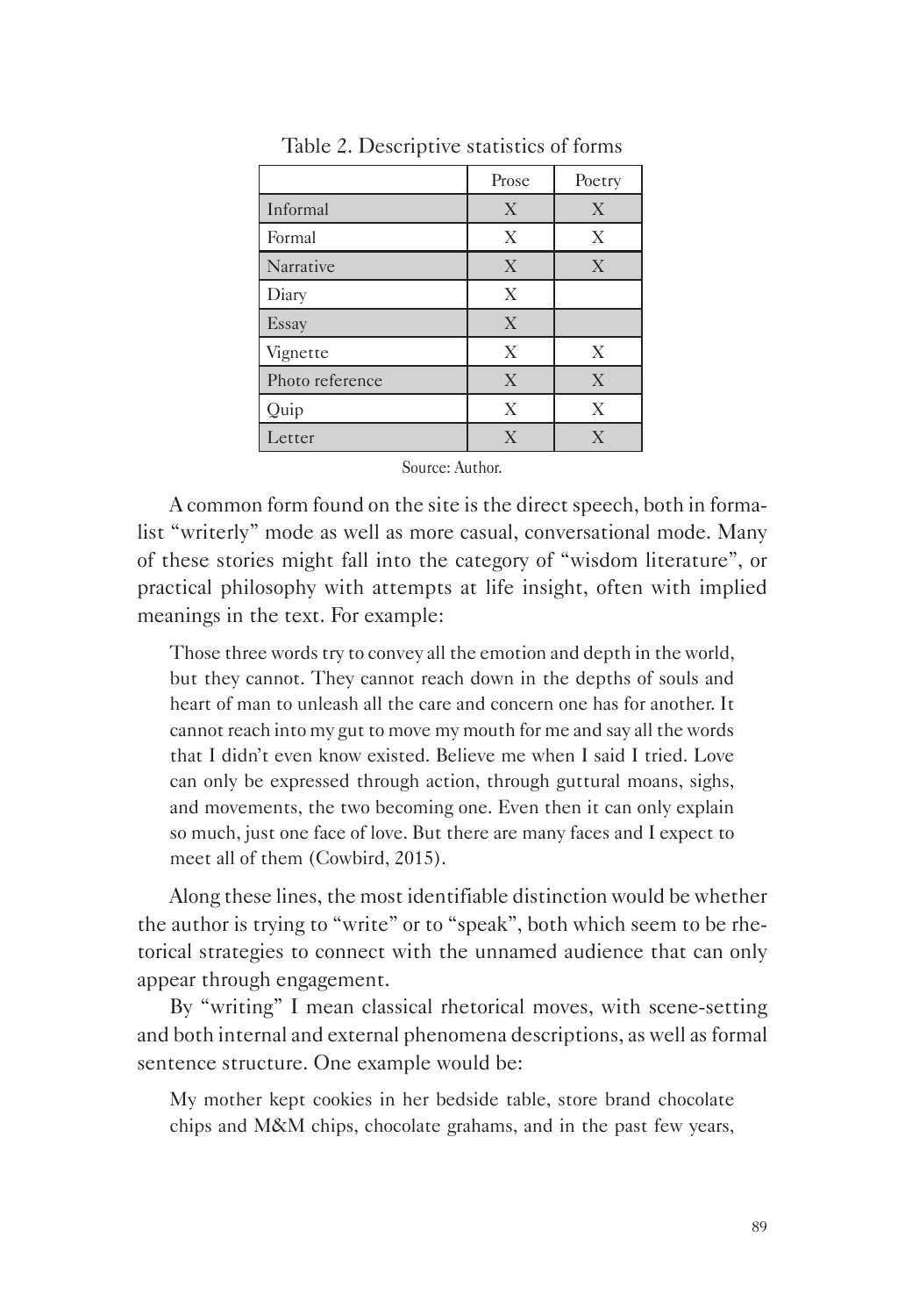Vienna Fingers for my husband, Bill, fourth drawer down in the little bedside dresser she got in college. First drawer- calendar book, emery board, scissors, little Calvert School flashlight key-ring with the key to the lock box, second drawer- tv paper and remote, third- socks now, in earlier years, stockings (Cowbird, 2015).

Where the story displays both the writerly style in the grammatical sense, and the writerly strategy of creating distinct images in the reader's mind to "transport" them to a particular time and place.

By speaking, I mean conversational tones, less descriptions and more direct speech towards an audience or a specific person. This could take the form of a letter, a reference to the posted photograph and sometimes by referring events from the news, very much like a Facebook post. It is also common that authors write about Cowbird itself, attempting to establish connections with a larger audience. This is equally significant, because it usually implies readership, which reduces the uncertainty of the author's motives for being on Cowbird –it is to commune, not just perform. One example:

I am unnerved again and again by the way Ray Neighbor anticipates my thoughts and story themes in Cowbird. Here's a perfect example; this isn't about the same topic, but I have the same perceptions of the writings of others, and of the possible ways in which Cowbird.com enables us to interact. Like Ray, I have found that "love", as the sole form of address open to me, short of accessing a writer's bio for their email address and using that, simple approval is somewhat misrepresented by the word "love" (Cowbird, 2015).

The writing addresses the audience as fellow readers and writers, and places any potential reader in the digital space itself, not transporting but instead engaging them. It is also important to notice the use of "I" and "my" in each of the examples. While both authors are referring their own experiences, the first story, slightly more formal, only mentions the self once, thus "moving" toward the backstage in favor of the scene. The second approach, more conversational, uses I numerous times, "moving" toward the front of the stage, emphasizing presence.

What is most consistent across these numerous techniques is the insertion of the self for the purpose of connection. This is largely the goal that Cowbird primes and, while the traditional model of "story"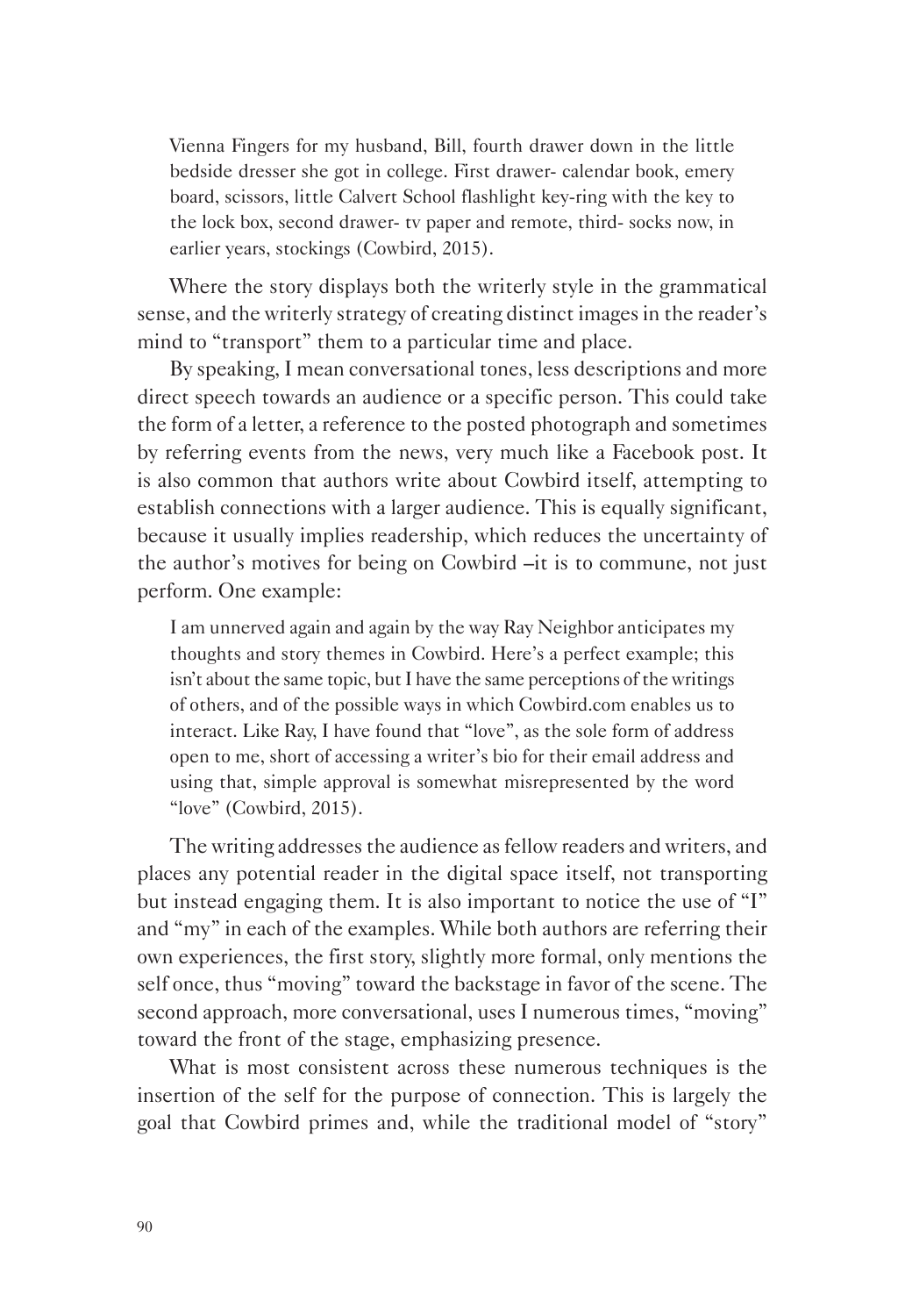is not always the means by which users achieve this, it is clear they are attempting connection via a movement from the offline self (past or present) to the online self by multiple means.

#### Social engagement

So how are these writers to know what resonates with their online community? The first notable metric is simply being "seen", measured by their number of views. Here, we see that the large difference between the mean (243, Table 1) and the Median (36, Table 1) shows that attention is distributed unevenly. As a writer in a social space, to understand that there is an economy even here, one must decide to perform certain strategies to gain more attention or choose to look inward for a genuine rendering of the self, hoping to find smaller, but authentic connections.

Beyond views, a "Love" (Table 1) is by far the most common form of social engagement in the data set, likely because "Love" is a wellunderstood reference to the Facebook "Like", which has transcended a simple affordance and carries a certain sociological meaning (Rogers, 2012). So, when people "Love" a story, they are sending a message of approval. At the same time, "Love" is the lowest barrier to onsite engagement. A comment, even the shortest and most cursory, takes a certain amount of thought before executing a meaningful response. "Love" can only be construed as positive, a low-commitment sign of agreement, approval, acceptance.

Despite this, even "Love" is used rather judiciously in the Cowbird space, with the media number of "Loves" representing just over 16 percent of the median views. The reasons are what we might call frugality, following Rogers' like economy, and it is worth researching this on Cowbird and in other sites through interviews and, perhaps, experiments.

If we have established that much of the writing on Cowbird is performative, or the transmediated self in a public-private negotiation in a collapsed context, then the question of the meaning of social activity is a compelling one. To begin with, I tracked one writer who had a higherthan-normal social response (both the overall data set mean, as well as the authors' mean loves, views, comments and retellings.) Below is a matrix describing the highly popular posts and subsequent publications (Table 3). The rhetorical approach is largely the same in the first two stories, since they both use informal sentence structure and prose, are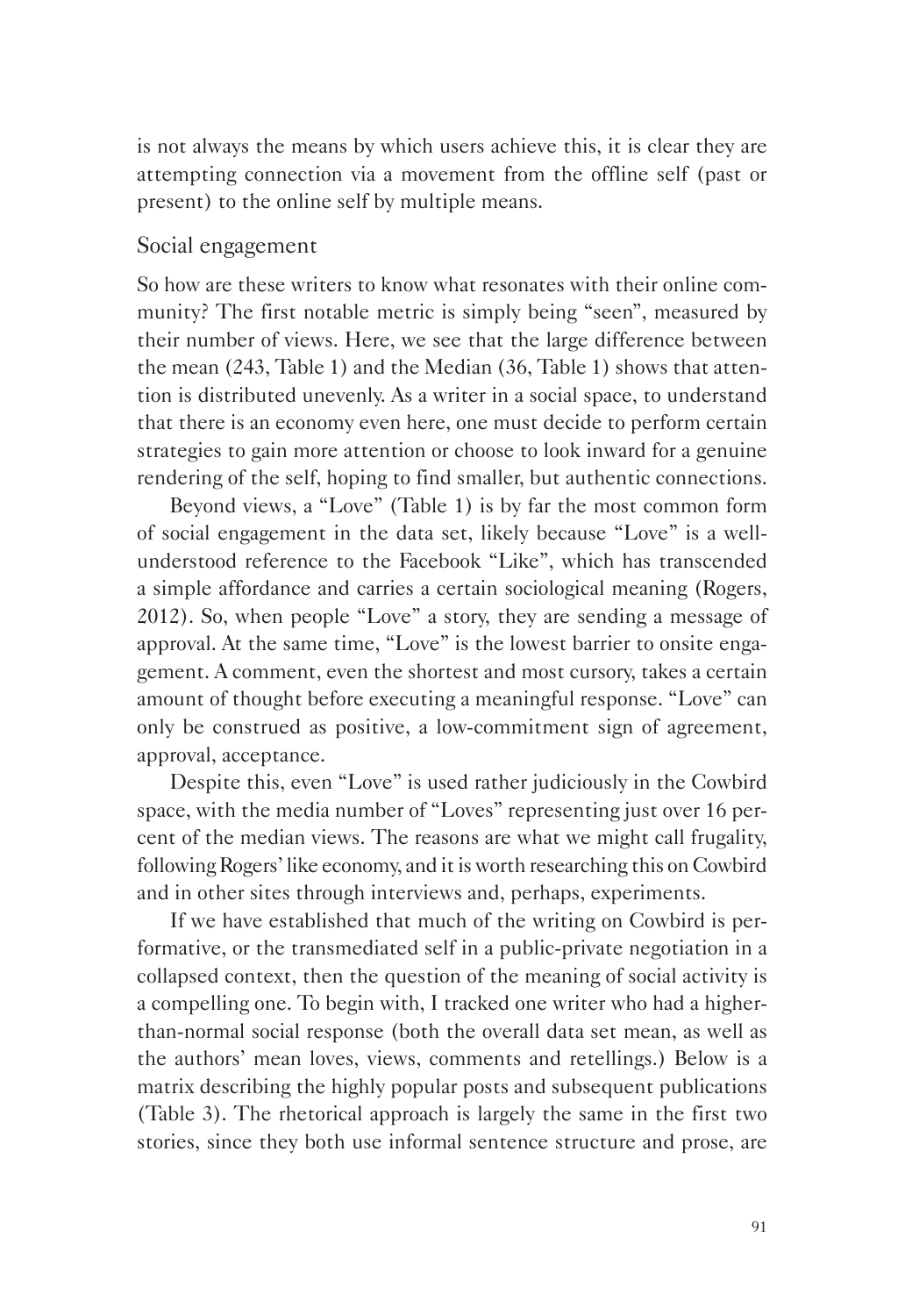fairly brief, refer to pictures and contain backstories about found objects and a very similar ending sentence –a concise, otherworldly gesture of belief or knowledge about the subject.

Both are, perhaps only coincidentally, about siblings as well. However, in the first story, the author finds a profound note from a sister to a brother who has died. In the second story, the found object is less personal  $-a$ religious light owned by the author's brother, which received distinctly less social interaction. While there are some similarities in the third post (essay style, reference to images, a similar ending), there is a distinct difference with a more formal sentence structure, a longer backstory, more description and a different relationship examined (lost and found loves rather than siblings).

| Post<br>date | <b>Views</b> | Loves                         | Narrative vs.<br>Non-Narrative | Picture type                                     | Relationship | Formal vs.<br>Informal |
|--------------|--------------|-------------------------------|--------------------------------|--------------------------------------------------|--------------|------------------------|
| Aug. 25      | 2657         | 394 (378)<br>over<br>average) | Non-narrative                  | Found object<br>(refers to in<br>story)          | Siblings     | Informal               |
| Sept. 7      | 50           | 16 (On<br>average)            | Non-narrative                  | Found object<br>(refers to in<br>story)          | Siblings     | Informal               |
| Sept. 8      | 58           | 26 (10)<br>over<br>average)   | Non-narrative                  | Natural<br>object (refers<br>to in the<br>story) | Lost loves   | Formal                 |

| Table 3. Descriptive statistics of |  |
|------------------------------------|--|
| one user across three posts        |  |

Source: Author.

Despite an author's motivations being impossible to detect through eca, the patterns of content, especially those that show few psychologically revealing stories, all point to the interpretation that Cowbird writers are largely seeking a connection with others via an offline rendering of self through a willingness to eschew formal narrative structures by performing self-rhetorical strategies and a frugality in cues. In addition, there is no distinct bifurcation between author and reader; most users act as both. Nevertheless, one possible interpretation of the findings is that many users take on the role of "author" even when they are reading, perhaps spending the "loves" more frugally, considering a combination of factors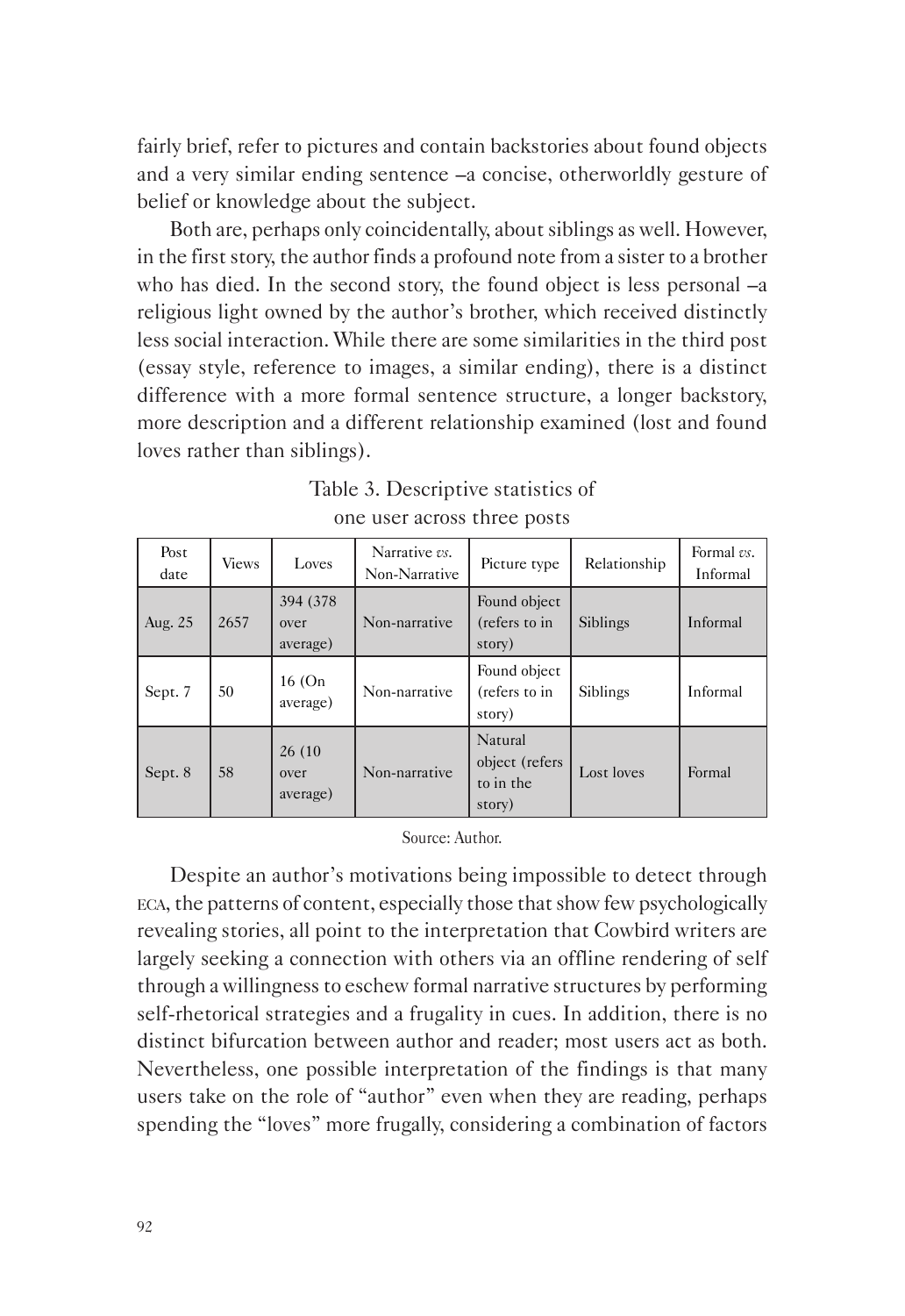that might not be found on another site. One small confirmation of this concept is the site's engagement by calling each user an "author", and the affordance for users to take on a "role" of their choosing, being "author", "artist", "storyteller" and "thinker" among the top 10.

It is evident that performing the self as transmediated story comes in many shapes and sizes, but with the overwhelming need for connection. Moreover, the permissions to create those connections –loves, comments, retellings– are frugally given in the space. Thus, the act of transmediating the self through their story could mean doing so without a great deal of attention or positive feedback. This leaves the user with a decision to engage mostly outwardly by finding strategies for drawing attention, or inwardly, by focusing on an authentic connection through genuine transmediation. There is a range within those two poles and it is also possible that the right kind of genuine self-depiction will more readily cross from offline to online acceptance.

### Discussion and Limitations

While life storytelling has proven to be a useful insight window into the human condition, this study suggests that the understanding of a story and its transmediation into digital space should be expanded. When people are left to their own devices, "life story" appears to cue less a set of rules of what constitutes a narrative and more as an unrestricted reference to the self. On one hand, the forms in which the self could be expressed on the Cowbird site in 2012 were widely varied, and they seem to focus on making connections, expressing opinions and reflecting on one's life. This does not mean, though, that Cowbird users were willing to release the author or storyteller titles along with the form widely defined as "story". On the other hand, a large group did in fact use classical narrative forms, perhaps as a strategy to be understood and engaged on a site that privileges the story.

The limitations of this research are the data set, which should be expanded both with human coding and some computer-assisted analysis of tags, roles, social engagement and other manifest aspects of the content. My own preconceived notions about what constitutes a story, as well as McAdams' codes, could also confound my findings. While I attempted to be diligent in following definitions provided by theorists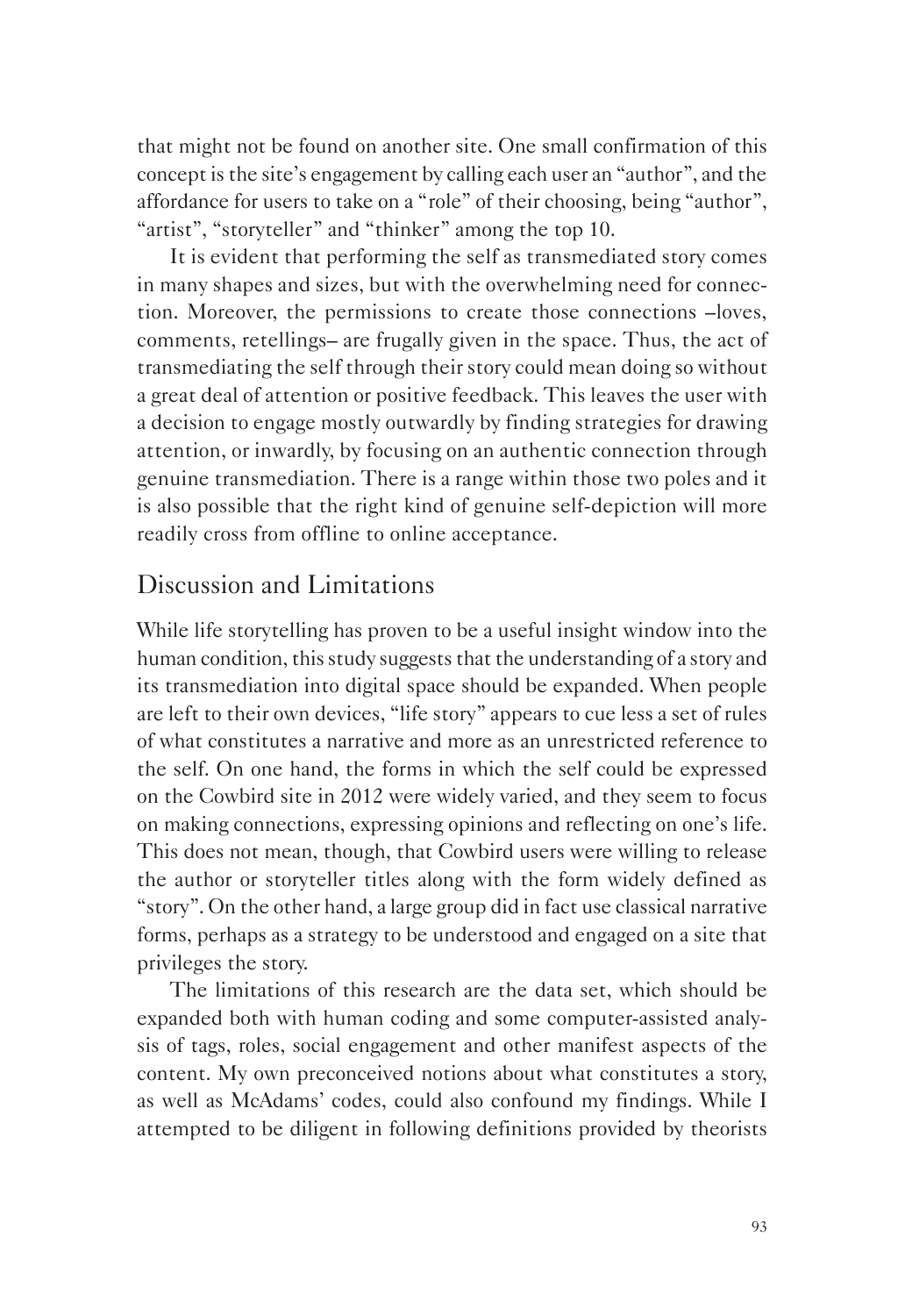of this field, my own biases and perspectives played a role in my coding. These limitations tempered my conclusions, but they do not negate the future research possibilities these findings imply, both for Cowbird and other social media sites.

What can be said most confidently is that life stories have different meanings under different contexts. What we tell ourselves, what we tell our closest confidantes and what we say in public spaces, especially without knowing who might be listening, are not always the same. How these transmediated stories emerge and submerge in those contexts, especially around digital sociality, is a rich field for ongoing research. With the emergence of communication affordances that allow us to publicly document our lives, a deep understanding of public life storytelling, and how it impacts our identities, is crucial.

The next major step for transmedia research is to examine how a life, or lives, moves across digital platforms. This study focused on what might be considered the initial step of transmedia, from offline to online, and represents Elwell (2014) theoretical move. Eventhough, we know that transmedia is also concerned with the transitional nature of media across platforms, as well as with how people's engagement shapes and reshapes the story. This could certainly be the case for the offline-online personae and their life narratives, as they move from platform to platform. Such a study could be possible by interacting with social media users who shape their digital presence under common usernames, which may or may not match their offline names, and displaying recognizable profile images (if not the exact same) across many platforms. Knowing that each social platform, much life Cowbird, offers idiosyncratic affordances, prompts and primes, as well as its own social ecosystems, and watching how individual personae life narratives hold and change, could tell us much about what it means to be a stories self in digital life.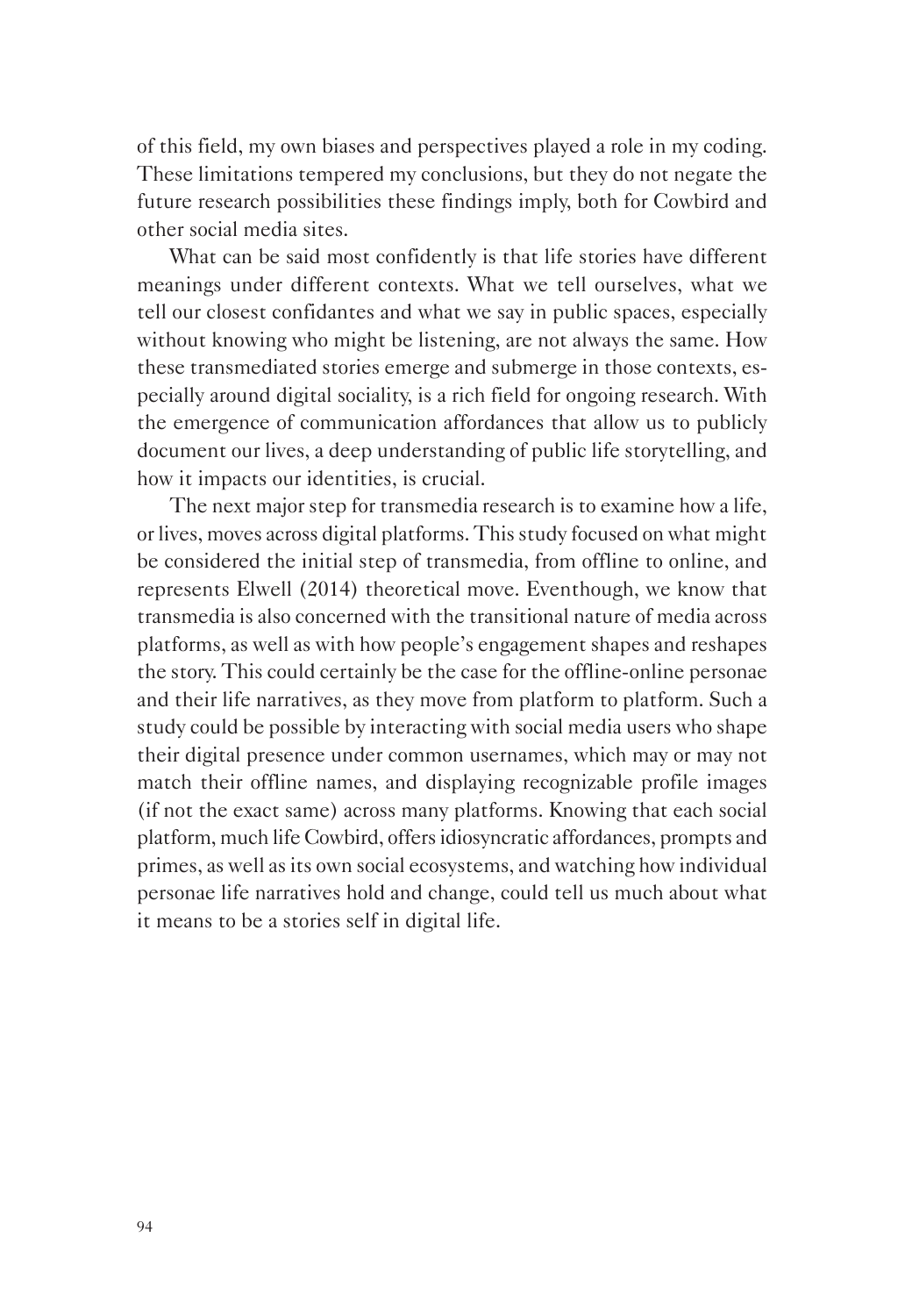Adler, J. M., & McAdams, D. P. (2007). Time, Culture, and Stories of the Self. *Psychological Inquiry*, *18*(2), 97-99. Retrieved from https://bit. ly/2QWVV2T

Altheide, D. L. (1987). Reflections: Ethnographic content analysis. *Qualitative Sociology*, *10*(1), 65-77. Retrieved from https://bit.ly/2EQrQLi Bamberg, M., & Georgakopoulou, A. (2008). Small stories as a new perspective in narrative and identity analysis. *Text & Talk. An Interdisciplinary Journal of Language, Discourse Communication Studies*, *28*(3), 377-396. doi: https://doi.org/10.1515/TEXT.2008.018

Beartaux, D., & Kohli, M. (1984). The Life Story Approach: A Continental View. *Annual Review of Sociology*, *10*, 215-237. doi: https://doi. org/10.1146/annurev.so.10.080184.001243

Bell, G., & Gemmell, J. (2010). *Your life, uploaded: The digital way to better memory, health, and productivity*. New York, NY: Plume.

Boyd, D. M. (2008). *Taken Out of Context: American Teen Sociality in Networked Publics* (Doctoral dissertation). University of California, Berkeley, CA. Retrieved from https://bit.ly/2LGtnoE

Bruner, J. (1983). *In Search of Mind: Essays in Autobiography*. New York, NY: Harper & Row.

Bruner, J. (1991). The Narrative Construction of Reality. *Critical Inquiry*, *18*(1), 1-21. Retrieved from https://bit.ly/2CCr17e

Butler, J. (1997). *Excitable speech: A politics of the performative*. New York, NY: Routledge.

Cowbird. (2015). *A Witness to Life* [online]. Retrieved from http://cowbird.com/ Elwell, J. S. (2014). The transmediated self: Life between the digital and the analog. *Convergence: The International Journal of Research into New Media Technologies*, *20*(2), 233-249. Retrieved from https://bit.ly/2VgLtC7 Finn, H. (2011, December 31). Can we humanize the Web? *Wall Street Journal*. Retrieved from https://on.wsj.com/2QTLMEl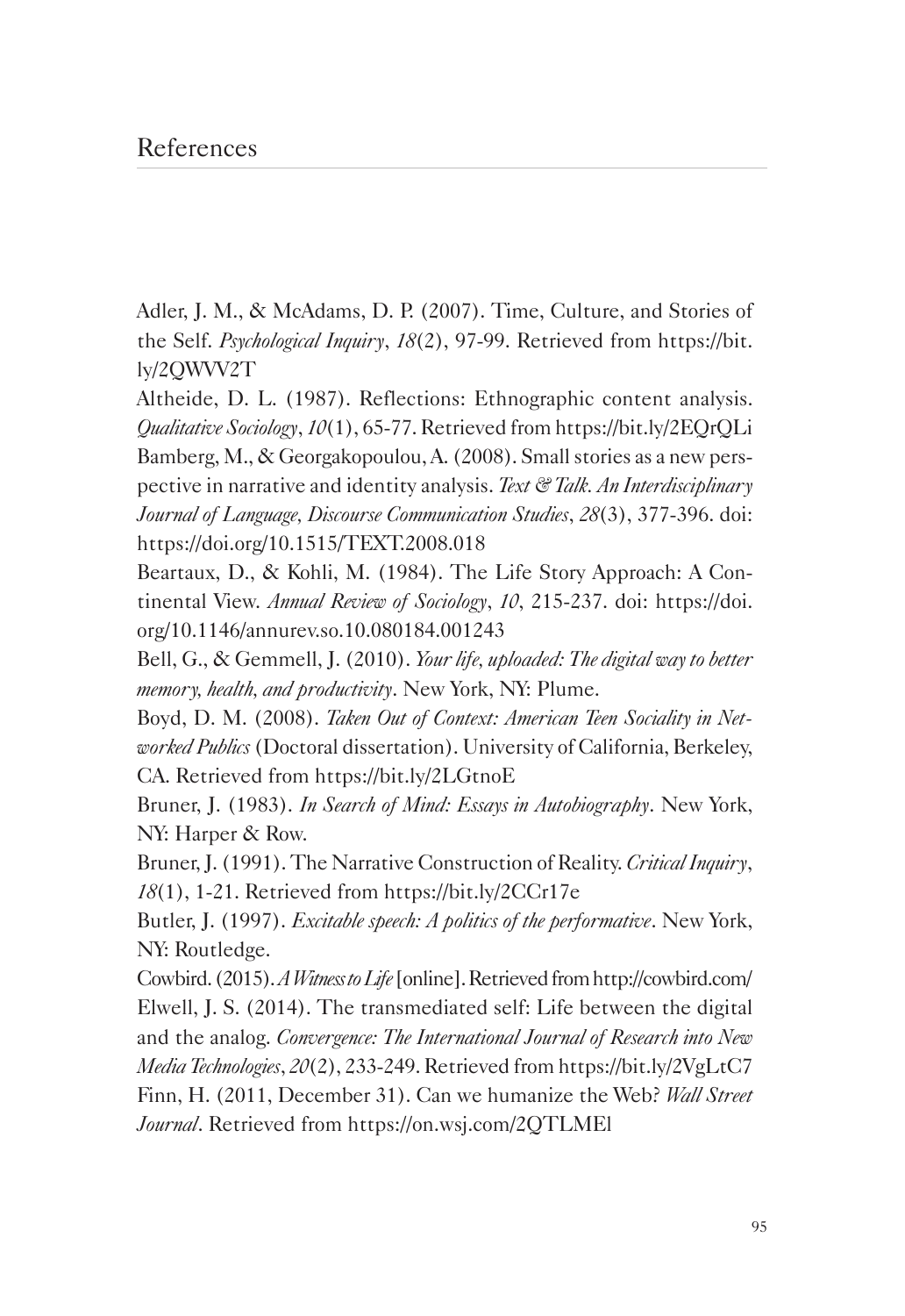Fisher, W. R. (1985). The Narrative Paradigm: In the Beginning. *The Journal of Communication*, *35*(4), 74-89. doi: https://doi. org/10.1111/j.1460-2466.1985.tb02974.x

Fisher, W. R. (1987). *Human communication as narration: Toward a philosophy of reason, value, and action*. Columbia, SC: University of South Carolina Press. Gerlitz, C., & Helmond, A. (2013). The Like economy: Social buttons and the data-intensive web. *New Media & Society*. doi: https://doi. org/10.1177/1461444812472322

Georgakopoulou, A. (2006). The other side of the story: towards a narrative analysis of narratives-in-interaction. *Discourse Studies*, *8*(2), 235-257. doi: https://doi.org/10.1177/1461445606061795

Goffman, E. (1959). The presentation of self in everyday life. In *The presentation of self in everyday life* (pp. 135-146). New York, NY: Double Day. Kemp, S. (2014, August 8). Global social media users pass 2 billion. *We Are Social*. Retrieved from https://bit.ly/2SojZIH

Malin, J. J., Vine, V. J., Stanton, A., Cannava, K., Bodie, G., & Pennebaker, J. W. (2014). The arc of narrative: Using language markers to identify stories. Poster presented at the annual meeting of the Society for Personality and Social Psychology, Austin, TX. Retrieved from https://osf. io/g5nzp/

Marcus, J. C. (2013). The Story of Your Life On a Single Page: Assessing the Narrative Coherence of Life Storytelling through Facebook's Timeline Profile Design (Master's thesis). Liberty University, Lynchburg, VA. McAdams, D. P. (1985). *Power, intimacy, and the life story*. Homewood, IL: Dorsey.

McAdams, D. P. (2001). The psychology of life stories. *Review of General Psychology*, *5*(2), 100-122. doi: http://dx.doi.org/10.1037/1089- 2680.5.2.100

Page, R. (2010). Re-examining narrativity: small stories in status updates. *Text & Talk - An Interdisciplinary Journal of Language, Discourse & Communication Studies*, *30*(4), 423-444. doi: https://doi.org/10.1515/ text.2010.021

Pasupathi, M., & Rich, B. (2005). Inattentive listening undermines self-verification in personal storytelling. *Journal of Personality*, *73*(4), 1051-1085. doi: 10.1111/j.1467-6494.2005.00338.x